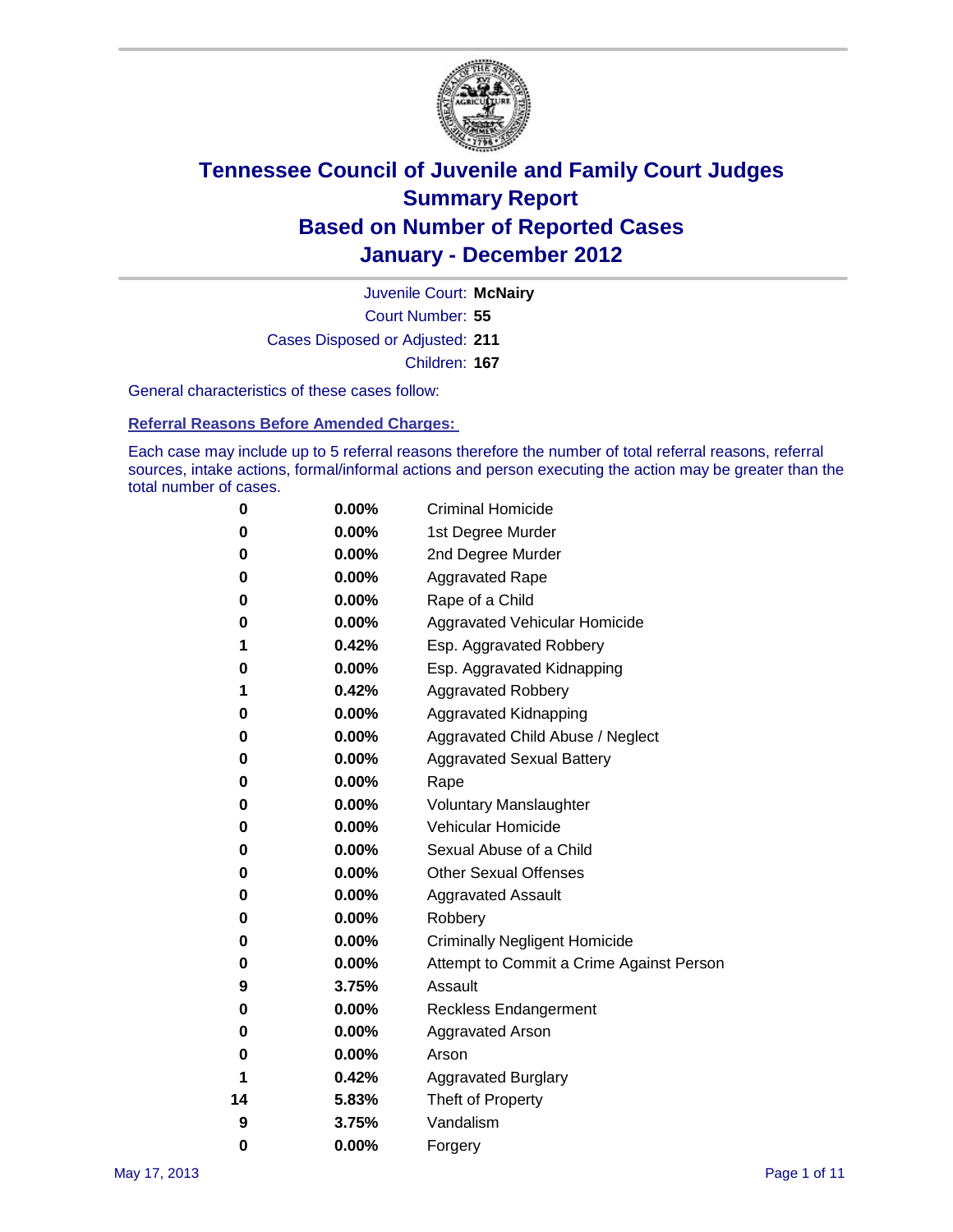

Court Number: **55** Juvenile Court: **McNairy**

Cases Disposed or Adjusted: **211**

Children: **167**

#### **Referral Reasons Before Amended Charges:**

Each case may include up to 5 referral reasons therefore the number of total referral reasons, referral sources, intake actions, formal/informal actions and person executing the action may be greater than the total number of cases.

| 0        | 0.00%  | <b>Worthless Checks</b>                                     |
|----------|--------|-------------------------------------------------------------|
| 0        | 0.00%  | Illegal Possession / Fraudulent Use of Credit / Debit Cards |
| 4        | 1.67%  | <b>Burglary</b>                                             |
| 0        | 0.00%  | Unauthorized Use of a Vehicle                               |
| 0        | 0.00%  | <b>Cruelty to Animals</b>                                   |
| 0        | 0.00%  | Sale of Controlled Substances                               |
| 0        | 0.00%  | <b>Other Drug Offenses</b>                                  |
| 1        | 0.42%  | <b>Possession of Controlled Substances</b>                  |
| 0        | 0.00%  | <b>Criminal Attempt</b>                                     |
| 2        | 0.83%  | Carrying Weapons on School Property                         |
| 1        | 0.42%  | Unlawful Carrying / Possession of a Weapon                  |
| 1        | 0.42%  | <b>Evading Arrest</b>                                       |
| 0        | 0.00%  | Escape                                                      |
| 0        | 0.00%  | Driving Under Influence (DUI)                               |
| 1        | 0.42%  | Possession / Consumption of Alcohol                         |
| 1        | 0.42%  | Resisting Stop, Frisk, Halt, Arrest or Search               |
| 1        | 0.42%  | <b>Aggravated Criminal Trespass</b>                         |
| 0        | 0.00%  | Harassment                                                  |
| 0        | 0.00%  | Failure to Appear                                           |
| 0        | 0.00%  | Filing a False Police Report                                |
| 0        | 0.00%  | Criminal Impersonation                                      |
| 0        | 0.00%  | <b>Disorderly Conduct</b>                                   |
| 10       | 4.17%  | <b>Criminal Trespass</b>                                    |
| 0        | 0.00%  | <b>Public Intoxication</b>                                  |
| 0        | 0.00%  | Gambling                                                    |
| 92       | 38.33% | <b>Traffic</b>                                              |
| 0        | 0.00%  | <b>Local Ordinances</b>                                     |
| $\bf{0}$ | 0.00%  | Violation of Wildlife Regulations                           |
| 0        | 0.00%  | Contempt of Court                                           |
| 18       | 7.50%  | Violation of Probation                                      |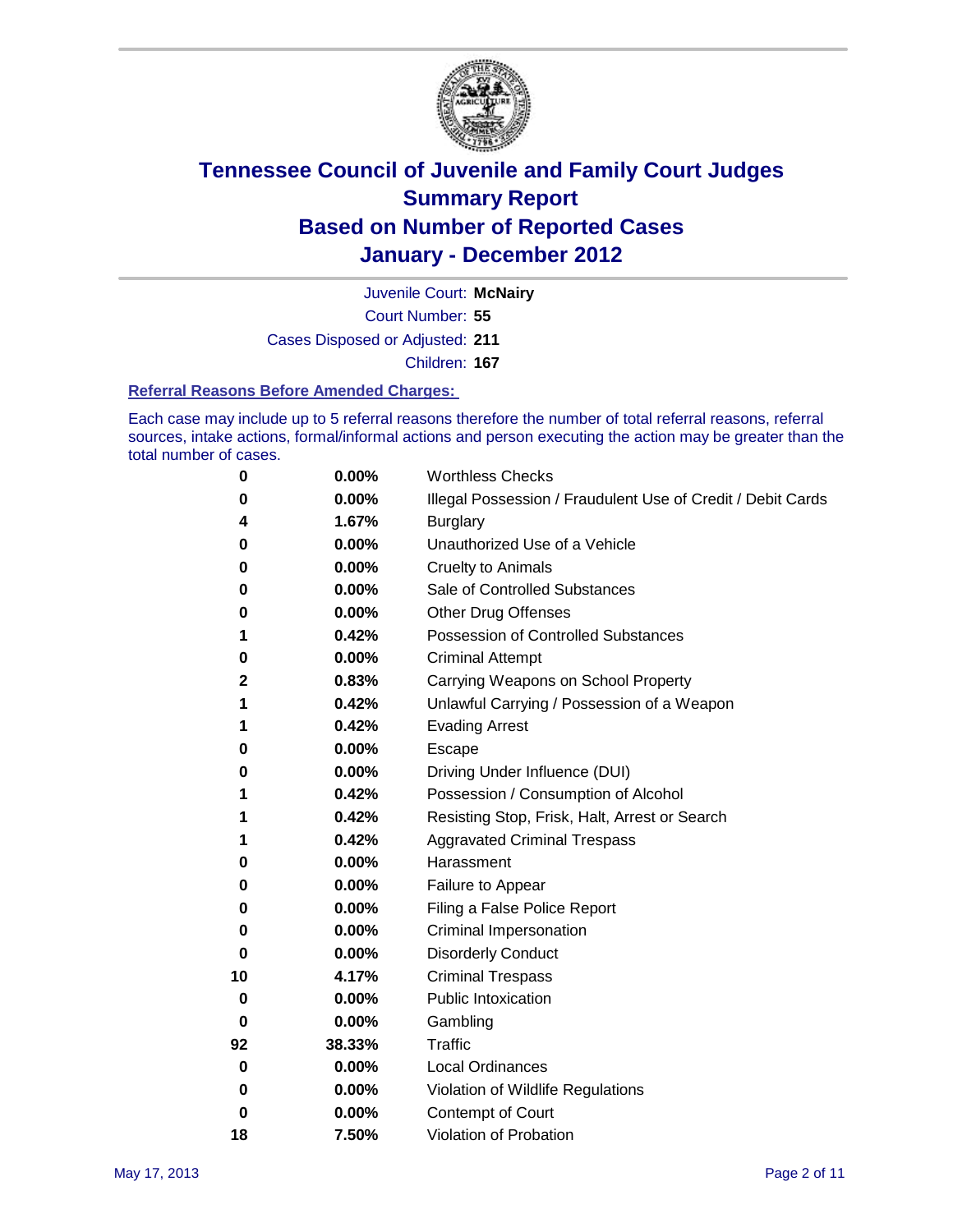

Court Number: **55** Juvenile Court: **McNairy** Cases Disposed or Adjusted: **211** Children: **167**

#### **Referral Reasons Before Amended Charges:**

Each case may include up to 5 referral reasons therefore the number of total referral reasons, referral sources, intake actions, formal/informal actions and person executing the action may be greater than the total number of cases.

| 0        | 0.00%    | Violation of Aftercare                 |
|----------|----------|----------------------------------------|
| 7        | 2.92%    | <b>Unruly Behavior</b>                 |
| 18       | 7.50%    | Truancy                                |
| $\bf{0}$ | 0.00%    | In-State Runaway                       |
| $\bf{0}$ | 0.00%    | Out-of-State Runaway                   |
| 25       | 10.42%   | Possession of Tobacco Products         |
|          | 0.42%    | Violation of a Valid Court Order       |
| 8        | 3.33%    | Violation of Curfew                    |
| 0        | $0.00\%$ | <b>Sexually Abused Child</b>           |
| 0        | 0.00%    | <b>Physically Abused Child</b>         |
| 0        | 0.00%    | Dependency / Neglect                   |
| $\bf{0}$ | 0.00%    | Termination of Parental Rights         |
| 0        | 0.00%    | <b>Violation of Pretrial Diversion</b> |
| 0        | 0.00%    | Violation of Informal Adjustment       |
| 0        | $0.00\%$ | <b>Judicial Review</b>                 |
| 0        | 0.00%    | <b>Administrative Review</b>           |
| 0        | 0.00%    | <b>Foster Care Review</b>              |
| 0        | 0.00%    | Custody                                |
| 0        | 0.00%    | Visitation                             |
| 0        | 0.00%    | Paternity / Legitimation               |
| 0        | 0.00%    | <b>Child Support</b>                   |
| 0        | $0.00\%$ | <b>Request for Medical Treatment</b>   |
| 1        | 0.42%    | <b>Consent to Marry</b>                |
| 13       | 5.42%    | Other                                  |
| 240      | 100.00%  | <b>Total Referrals</b>                 |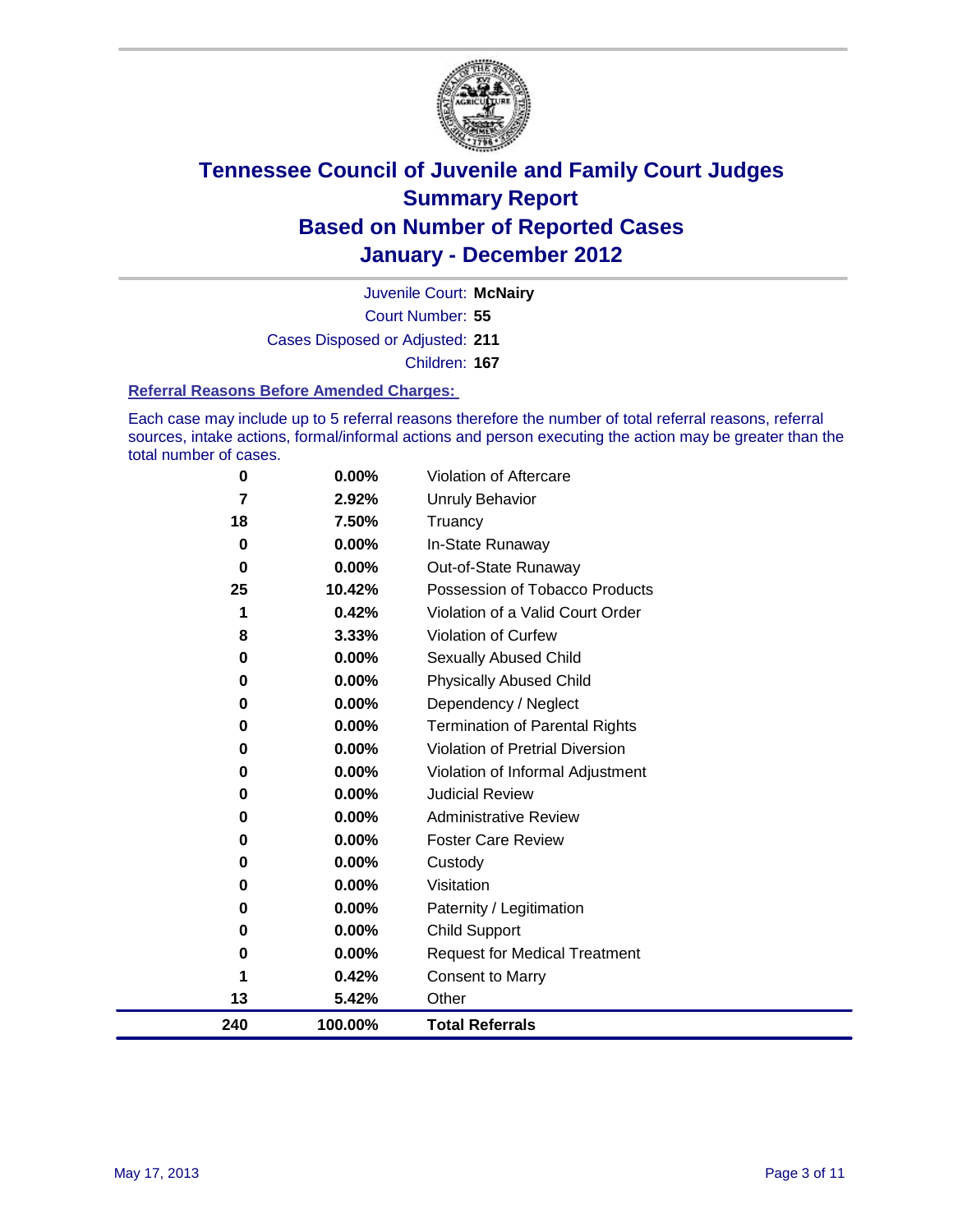

|                                 |          | Juvenile Court: McNairy           |  |  |  |
|---------------------------------|----------|-----------------------------------|--|--|--|
| Court Number: 55                |          |                                   |  |  |  |
| Cases Disposed or Adjusted: 211 |          |                                   |  |  |  |
| Children: 167                   |          |                                   |  |  |  |
| <b>Referral Sources: 1</b>      |          |                                   |  |  |  |
| 176                             | 73.33%   | Law Enforcement                   |  |  |  |
| 1                               | 0.42%    | Parents                           |  |  |  |
| 1                               | 0.42%    | Relatives                         |  |  |  |
| 0                               | $0.00\%$ | Self                              |  |  |  |
| 43                              | 17.92%   | School                            |  |  |  |
| 0                               | 0.00%    | <b>CSA</b>                        |  |  |  |
| 0                               | 0.00%    | <b>DCS</b>                        |  |  |  |
| 0                               | 0.00%    | <b>Other State Department</b>     |  |  |  |
| 0                               | 0.00%    | <b>District Attorney's Office</b> |  |  |  |
| 19                              | 7.92%    | <b>Court Staff</b>                |  |  |  |
| 0                               | 0.00%    | Social Agency                     |  |  |  |
| 0                               | 0.00%    | <b>Other Court</b>                |  |  |  |
| 0                               | 0.00%    | Victim                            |  |  |  |
| 0                               | 0.00%    | Child & Parent                    |  |  |  |
| 0                               | 0.00%    | Hospital                          |  |  |  |
| 0                               | $0.00\%$ | Unknown                           |  |  |  |

### **Age of Child at Referral: 2**

| 167 | 100.00%  | <b>Total Child Count</b> |
|-----|----------|--------------------------|
| 0   | $0.00\%$ | Unknown                  |
| 1   | 0.60%    | Ages 19 and Over         |
| 56  | 33.53%   | Ages 17 through 18       |
| 75  | 44.91%   | Ages 15 through 16       |
| 21  | 12.57%   | Ages 13 through 14       |
| 9   | 5.39%    | Ages 11 through 12       |
| 5   | 2.99%    | Ages 10 and Under        |
|     |          |                          |

<sup>1</sup> If different than number of Referral Reasons (240), verify accuracy of your court's data.

**0.00%** Other

**100.00% Total Referral Sources**

<sup>2</sup> One child could be counted in multiple categories, verify accuracy of your court's data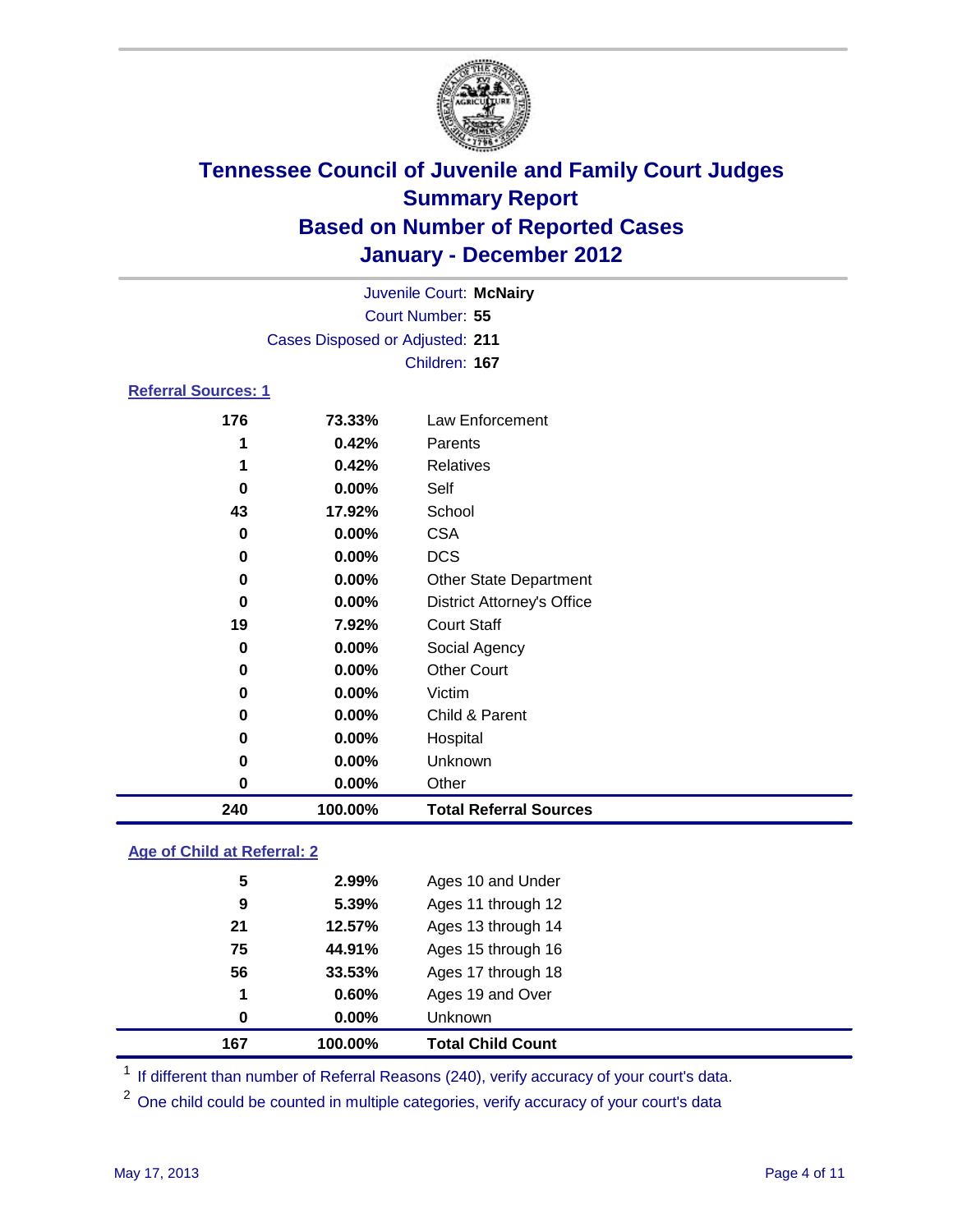

| Juvenile Court: McNairy                 |         |                          |  |  |  |
|-----------------------------------------|---------|--------------------------|--|--|--|
| Court Number: 55                        |         |                          |  |  |  |
| Cases Disposed or Adjusted: 211         |         |                          |  |  |  |
|                                         |         | Children: 167            |  |  |  |
| Sex of Child: 1                         |         |                          |  |  |  |
| 130                                     | 77.84%  | Male                     |  |  |  |
| 37                                      | 22.16%  | Female                   |  |  |  |
| $\mathbf 0$                             | 0.00%   | Unknown                  |  |  |  |
| 167                                     | 100.00% | <b>Total Child Count</b> |  |  |  |
| Race of Child: 1                        |         |                          |  |  |  |
| 144                                     | 86.23%  | White                    |  |  |  |
| 21                                      | 12.57%  | African American         |  |  |  |
| $\mathbf 0$                             | 0.00%   | Native American          |  |  |  |
| $\mathbf 0$                             | 0.00%   | Asian                    |  |  |  |
| $\mathbf 2$                             | 1.20%   | Mixed                    |  |  |  |
| $\mathbf 0$                             | 0.00%   | Unknown                  |  |  |  |
| 167                                     | 100.00% | <b>Total Child Count</b> |  |  |  |
| <b>Hispanic Origin: 1</b>               |         |                          |  |  |  |
| 8                                       | 4.79%   | Yes                      |  |  |  |
| 157                                     | 94.01%  | No                       |  |  |  |
| $\overline{\mathbf{2}}$                 | 1.20%   | Unknown                  |  |  |  |
| 167                                     | 100.00% | <b>Total Child Count</b> |  |  |  |
| <b>School Enrollment of Children: 1</b> |         |                          |  |  |  |
| 127                                     | 76.05%  | Yes                      |  |  |  |
| $\overline{7}$                          | 4.19%   | No                       |  |  |  |
| 33                                      | 19.76%  | Unknown                  |  |  |  |
| 167                                     | 100.00% | <b>Total Child Count</b> |  |  |  |

One child could be counted in multiple categories, verify accuracy of your court's data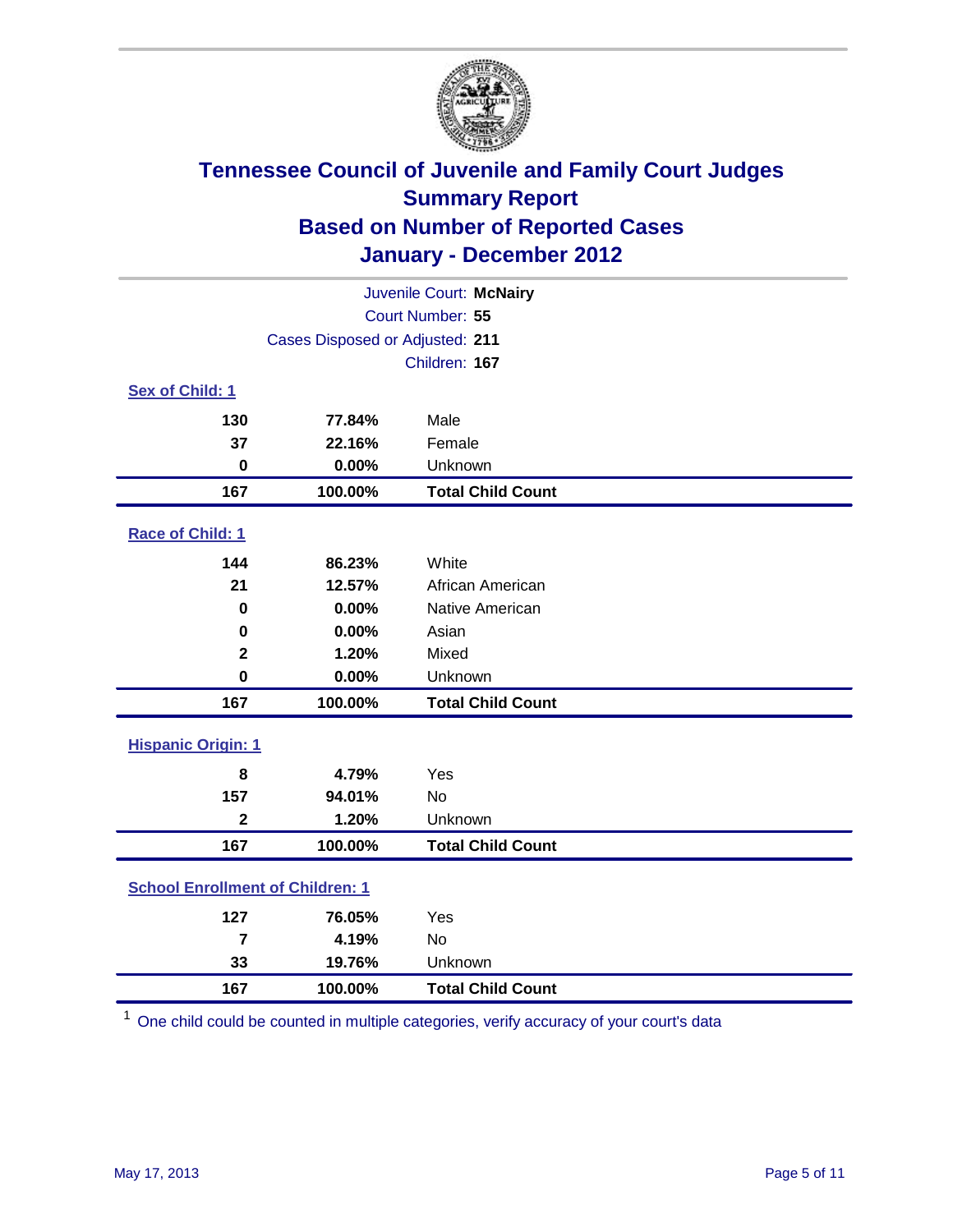

Court Number: **55** Juvenile Court: **McNairy** Cases Disposed or Adjusted: **211** Children: **167**

#### **Living Arrangement of Child at Time of Referral: 1**

| 167 | 100.00%  | <b>Total Child Count</b>     |
|-----|----------|------------------------------|
| 1   | 0.60%    | Other                        |
| 29  | 17.37%   | Unknown                      |
| 0   | $0.00\%$ | Independent                  |
| 0   | $0.00\%$ | In an Institution            |
| 0   | $0.00\%$ | In a Residential Center      |
| 4   | 2.40%    | In a Group Home              |
| 1   | 0.60%    | With Foster Family           |
| 1   | 0.60%    | With Adoptive Parents        |
| 5   | 2.99%    | <b>With Relatives</b>        |
| 29  | 17.37%   | <b>With Father</b>           |
| 56  | 33.53%   | <b>With Mother</b>           |
| 12  | 7.19%    | With Mother and Stepfather   |
| 1   | $0.60\%$ | With Father and Stepmother   |
| 28  | 16.77%   | With Both Biological Parents |
|     |          |                              |

### **Type of Detention: 2**

| 211 | 100.00%  | <b>Total Detention Count</b> |
|-----|----------|------------------------------|
| 1   | 0.47%    | Other                        |
| 0   | 0.00%    | Does Not Apply               |
| 0   | $0.00\%$ | <b>Unknown</b>               |
| 0   | $0.00\%$ | Psychiatric Hospital         |
| 0   | 0.00%    | Jail - No Separation         |
| 0   | $0.00\%$ | Jail - Partial Separation    |
| 0   | $0.00\%$ | Jail - Complete Separation   |
| 4   | 1.90%    | Juvenile Detention Facility  |
| 206 | 97.63%   | Non-Secure Placement         |
|     |          |                              |

<sup>1</sup> One child could be counted in multiple categories, verify accuracy of your court's data

<sup>2</sup> If different than number of Cases (211) verify accuracy of your court's data.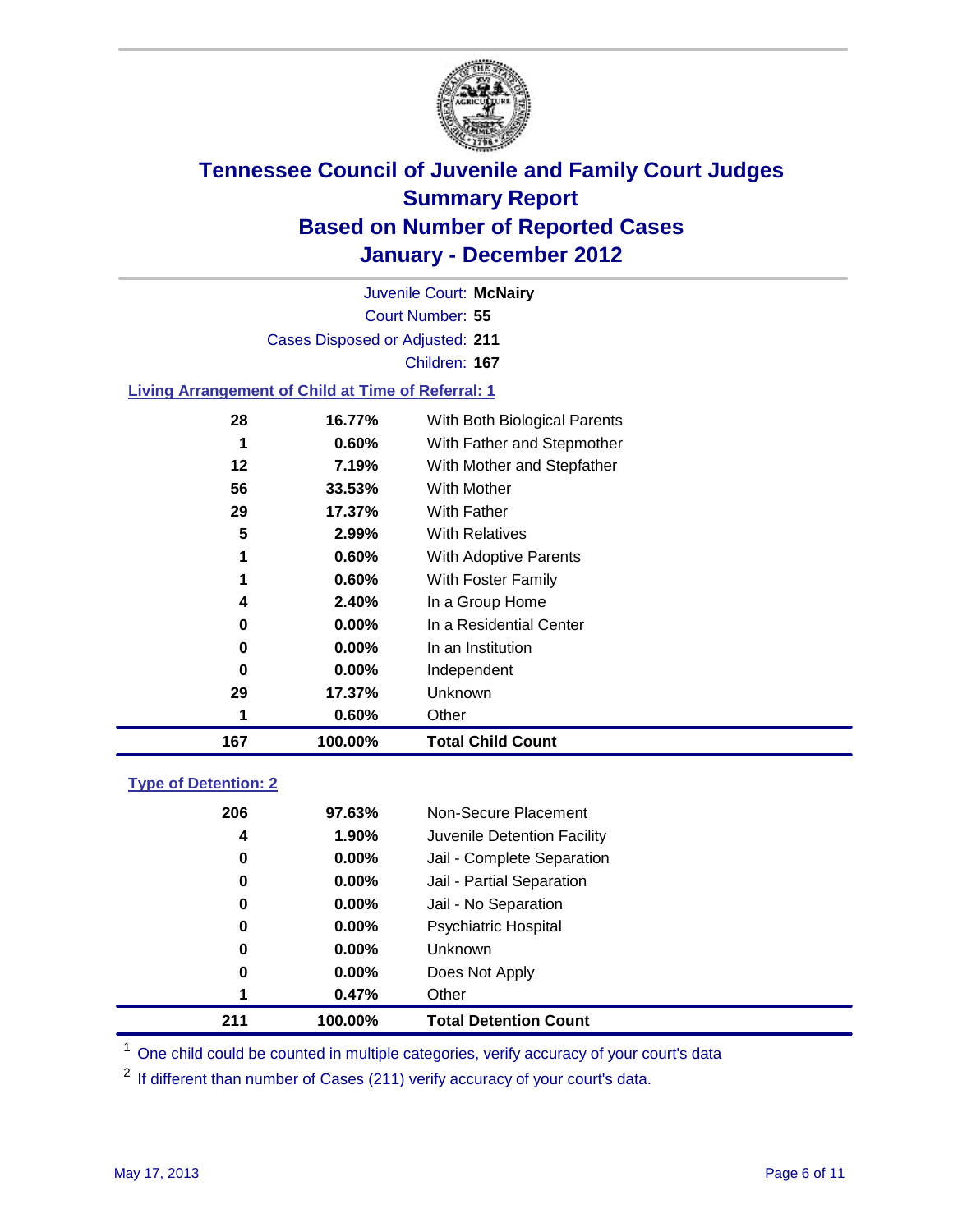

|                                 | Juvenile Court: McNairy                            |                                      |  |  |  |
|---------------------------------|----------------------------------------------------|--------------------------------------|--|--|--|
|                                 | Court Number: 55                                   |                                      |  |  |  |
|                                 | Cases Disposed or Adjusted: 211                    |                                      |  |  |  |
|                                 | Children: 167                                      |                                      |  |  |  |
|                                 | <b>Placement After Secure Detention Hearing: 1</b> |                                      |  |  |  |
| 209                             | 99.05%                                             | Returned to Prior Living Arrangement |  |  |  |
| $\mathbf{2}$                    | 0.95%                                              | Juvenile Detention Facility          |  |  |  |
| $\bf{0}$                        | 0.00%                                              | Jail                                 |  |  |  |
| 0                               | 0.00%                                              | Shelter / Group Home                 |  |  |  |
| 0                               | 0.00%                                              | <b>Foster Family Home</b>            |  |  |  |
| $\bf{0}$                        | 0.00%                                              | Psychiatric Hospital                 |  |  |  |
| 0                               | 0.00%                                              | Unknown                              |  |  |  |
| 0                               | 0.00%                                              | Does Not Apply                       |  |  |  |
| 0                               | 0.00%                                              | Other                                |  |  |  |
|                                 |                                                    |                                      |  |  |  |
| 211                             | 100.00%                                            | <b>Total Placement Count</b>         |  |  |  |
|                                 |                                                    |                                      |  |  |  |
| <b>Intake Actions: 2</b><br>136 | 56.67%                                             | <b>Petition Filed</b>                |  |  |  |
| 0                               | 0.00%                                              | <b>Motion Filed</b>                  |  |  |  |
| 104                             | 43.33%                                             | <b>Citation Processed</b>            |  |  |  |
| 0                               | 0.00%                                              | Notification of Paternity Processed  |  |  |  |
| $\mathbf 0$                     | 0.00%                                              | Scheduling of Judicial Review        |  |  |  |
| 0                               | 0.00%                                              | Scheduling of Administrative Review  |  |  |  |
| 0                               | 0.00%                                              | Scheduling of Foster Care Review     |  |  |  |
| 0                               | 0.00%                                              | Unknown                              |  |  |  |
| 0                               | 0.00%                                              | Does Not Apply                       |  |  |  |
| $\pmb{0}$                       | 0.00%                                              | Other                                |  |  |  |

<sup>1</sup> If different than number of Cases (211) verify accuracy of your court's data.

<sup>2</sup> If different than number of Referral Reasons (240), verify accuracy of your court's data.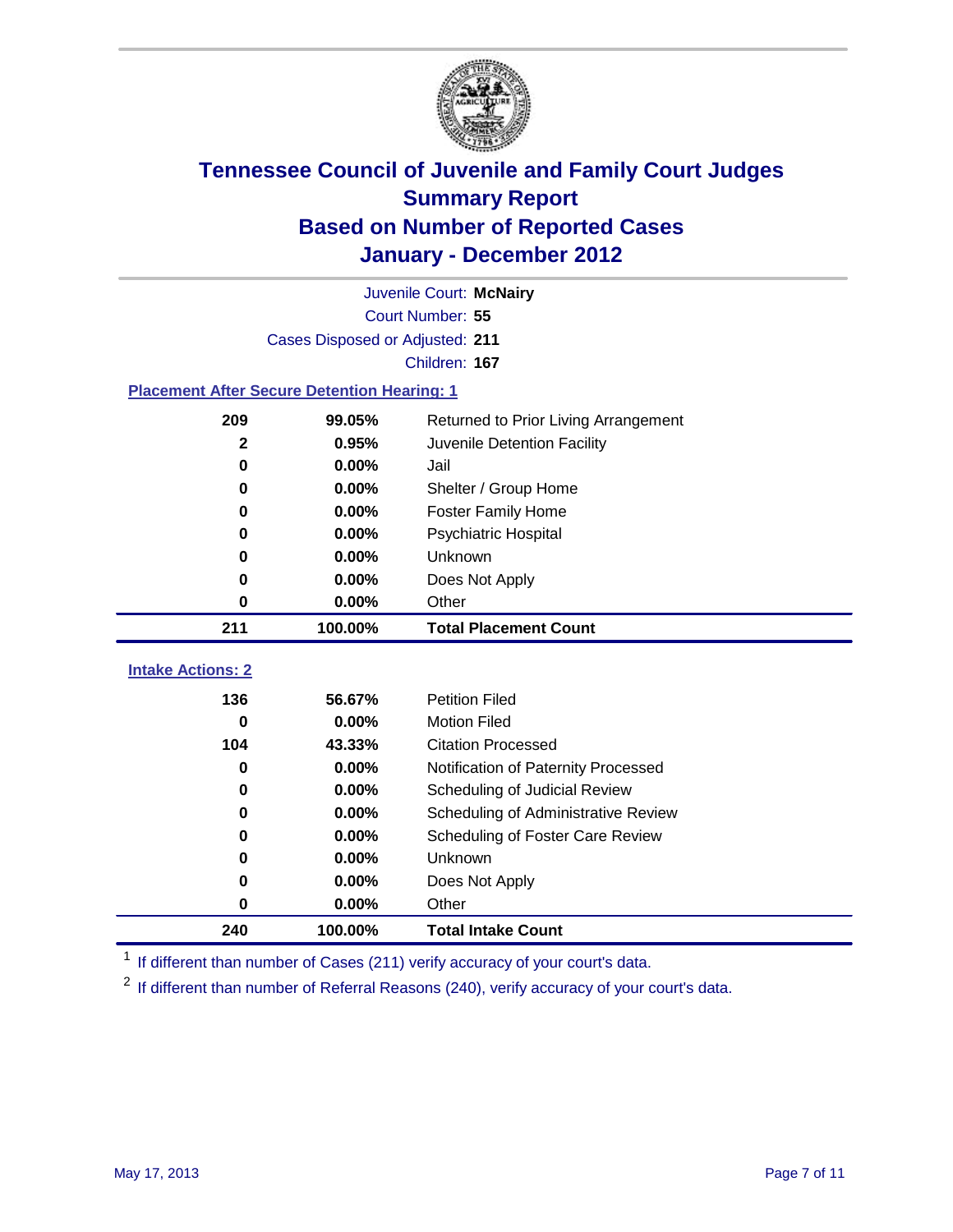

Court Number: **55** Juvenile Court: **McNairy** Cases Disposed or Adjusted: **211** Children: **167**

#### **Last Grade Completed by Child: 1**

| 0                                       | 0.00%   | Too Young for School         |  |
|-----------------------------------------|---------|------------------------------|--|
| 0                                       | 0.00%   | Preschool                    |  |
| 1                                       | 0.60%   | Kindergarten                 |  |
| 0                                       | 0.00%   | 1st Grade                    |  |
| 0                                       | 0.00%   | 2nd Grade                    |  |
| $\mathbf{2}$                            | 1.20%   | 3rd Grade                    |  |
| $\mathbf{2}$                            | 1.20%   | 4th Grade                    |  |
| 5                                       | 2.99%   | 5th Grade                    |  |
| 6                                       | 3.59%   | 6th Grade                    |  |
| 9                                       | 5.39%   | 7th Grade                    |  |
| 22                                      | 13.17%  | 8th Grade                    |  |
| 22                                      | 13.17%  | 9th Grade                    |  |
| 30                                      | 17.96%  | 10th Grade                   |  |
| 19                                      | 11.38%  | 11th Grade                   |  |
| 1                                       | 0.60%   | 12th Grade                   |  |
| 0                                       | 0.00%   | Non-Graded Special Ed        |  |
| $\mathbf 2$                             | 1.20%   | <b>GED</b>                   |  |
| 1                                       | 0.60%   | Graduated                    |  |
| 0                                       | 0.00%   | <b>Never Attended School</b> |  |
| 41                                      | 24.55%  | Unknown                      |  |
| 4                                       | 2.40%   | Other                        |  |
| 167                                     | 100.00% | <b>Total Child Count</b>     |  |
| <b>Enrolled in Special Education: 1</b> |         |                              |  |

| 167                                | 100.00% | <b>Total Child Count</b> |  |  |
|------------------------------------|---------|--------------------------|--|--|
| 82                                 | 49.10%  | Unknown                  |  |  |
| 79                                 | 47.31%  | No                       |  |  |
| 6                                  | 3.59%   | Yes                      |  |  |
| __________________________________ |         |                          |  |  |

One child could be counted in multiple categories, verify accuracy of your court's data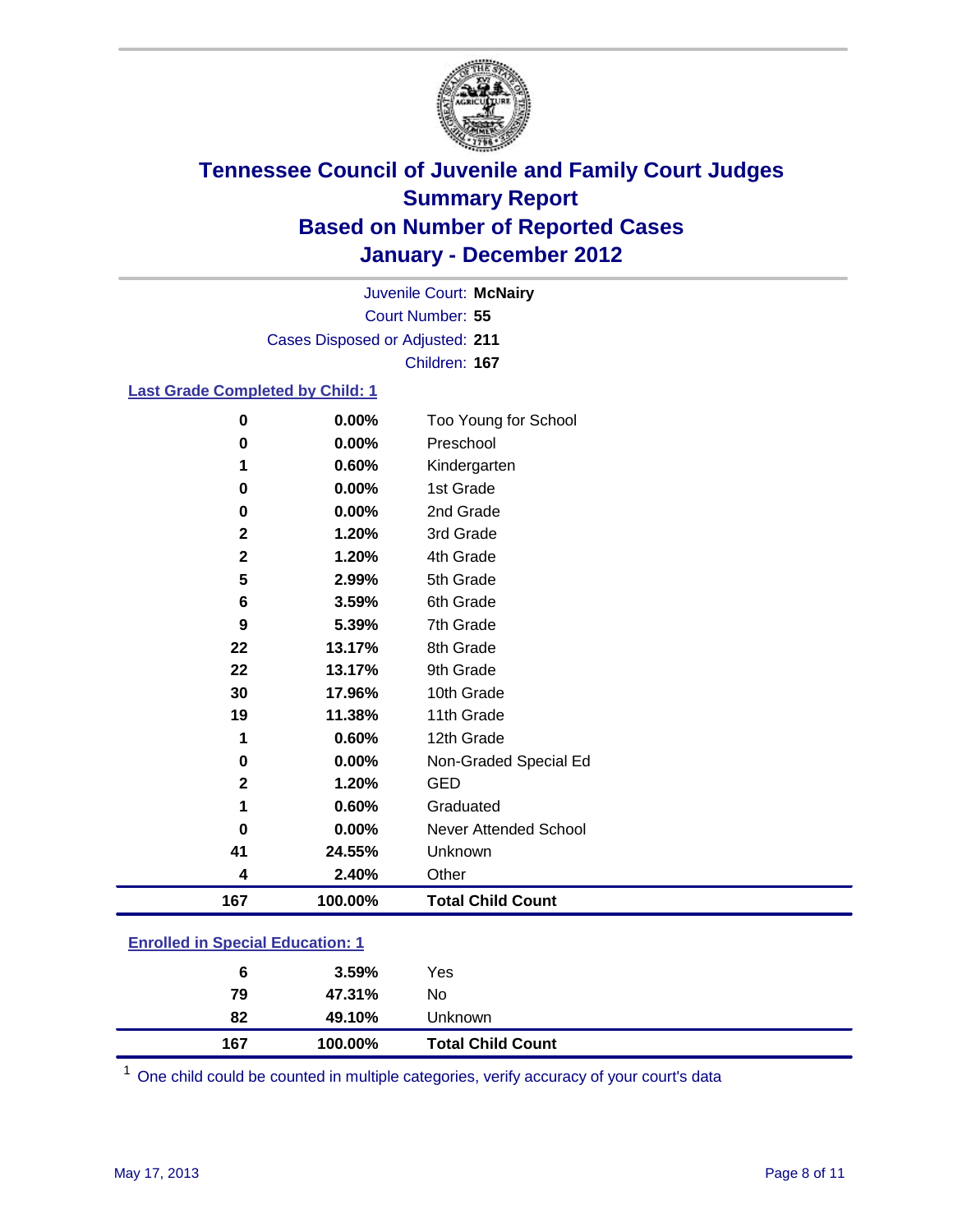

|                              | Juvenile Court: McNairy         |                           |  |  |  |
|------------------------------|---------------------------------|---------------------------|--|--|--|
|                              | <b>Court Number: 55</b>         |                           |  |  |  |
|                              | Cases Disposed or Adjusted: 211 |                           |  |  |  |
|                              | Children: 167                   |                           |  |  |  |
| <b>Action Executed By: 1</b> |                                 |                           |  |  |  |
| 235                          | 97.92%                          | Judge                     |  |  |  |
| 4                            | 1.67%                           | Magistrate                |  |  |  |
| 1                            | 0.42%                           | <b>YSO</b>                |  |  |  |
| 0                            | 0.00%                           | Other                     |  |  |  |
| 0                            | 0.00%                           | Unknown                   |  |  |  |
| 240                          | 100.00%                         | <b>Total Action Count</b> |  |  |  |

### **Formal / Informal Actions: 1**

| 99  | 41.25%   | Dismissed                                        |
|-----|----------|--------------------------------------------------|
| 0   | $0.00\%$ | Retired / Nolle Prosequi                         |
| 78  | 32.50%   | <b>Complaint Substantiated Delinquent</b>        |
| 51  | 21.25%   | <b>Complaint Substantiated Status Offender</b>   |
| 0   | 0.00%    | <b>Complaint Substantiated Dependent/Neglect</b> |
| 0   | $0.00\%$ | <b>Complaint Substantiated Abused</b>            |
| 0   | $0.00\%$ | <b>Complaint Substantiated Mentally III</b>      |
| 0   | $0.00\%$ | Informal Adjustment                              |
| 3   | 1.25%    | <b>Pretrial Diversion</b>                        |
| 0   | $0.00\%$ | <b>Transfer to Adult Court Hearing</b>           |
| 0   | 0.00%    | Charges Cleared by Transfer to Adult Court       |
|     | 0.42%    | Special Proceeding                               |
| 0   | $0.00\%$ | <b>Review Concluded</b>                          |
| 8   | 3.33%    | Case Held Open                                   |
| 0   | $0.00\%$ | Other                                            |
| 0   | $0.00\%$ | Unknown                                          |
| 240 | 100.00%  | <b>Total Action Count</b>                        |

<sup>1</sup> If different than number of Referral Reasons (240), verify accuracy of your court's data.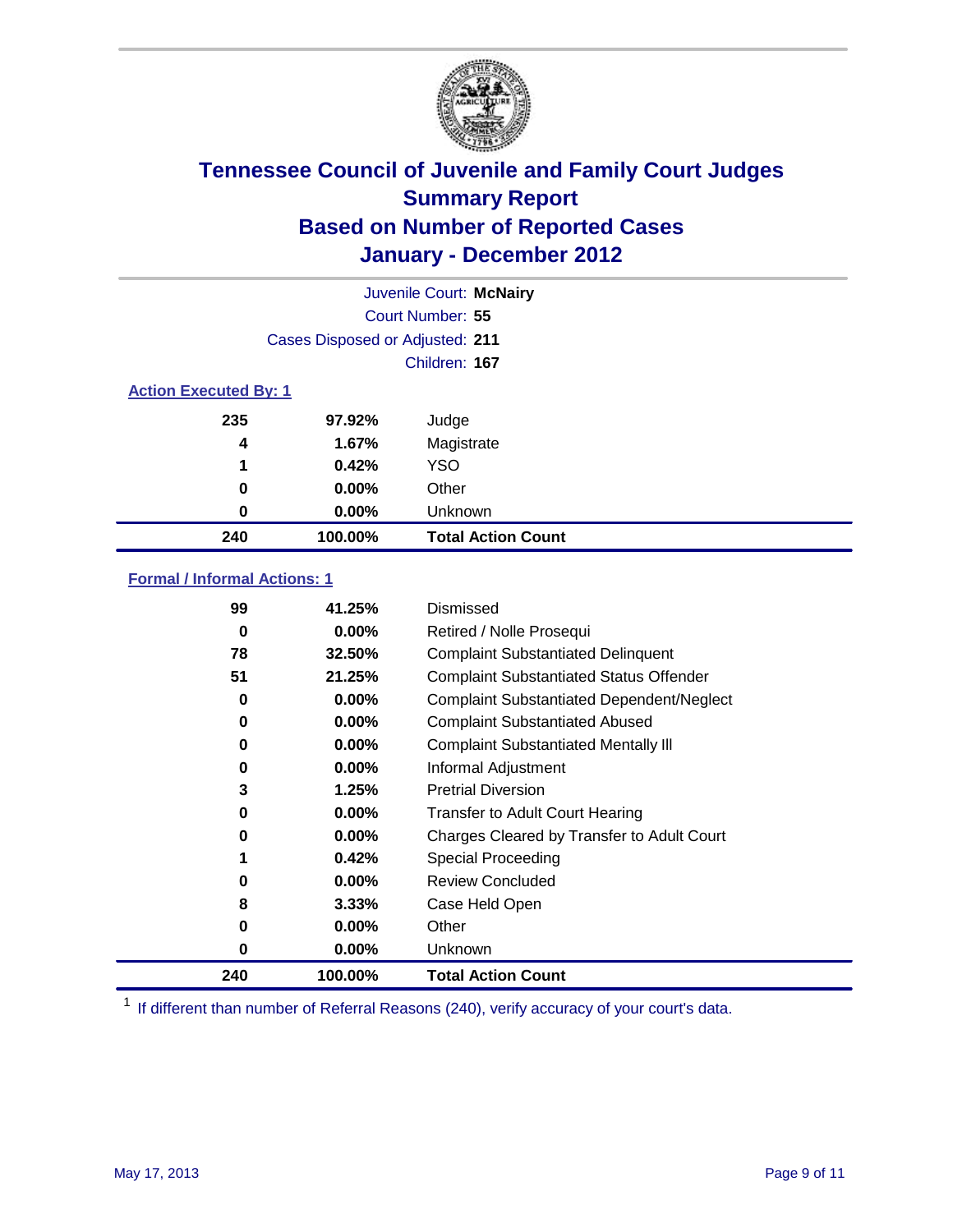

|                       |                                 | Juvenile Court: McNairy                               |
|-----------------------|---------------------------------|-------------------------------------------------------|
|                       |                                 | Court Number: 55                                      |
|                       | Cases Disposed or Adjusted: 211 |                                                       |
|                       |                                 | Children: 167                                         |
| <b>Case Outcomes:</b> |                                 | There can be multiple outcomes for one child or case. |
| 88                    | 19.91%                          | <b>Case Dismissed</b>                                 |
| 0                     | 0.00%                           | Case Retired or Nolle Prosequi                        |
| 32                    | 7.24%                           | Warned / Counseled                                    |
| 10                    | 2.26%                           | <b>Held Open For Review</b>                           |
| 7                     | 1.58%                           | Supervision / Probation to Juvenile Court             |
| 1                     | 0.23%                           | <b>Probation to Parents</b>                           |
| 0                     | 0.00%                           | Referral to Another Entity for Supervision / Service  |
| 34                    | 7.69%                           | Referred for Mental Health Counseling                 |
| 9                     | 2.04%                           | Referred for Alcohol and Drug Counseling              |
| 0                     | 0.00%                           | Referred to Alternative School                        |
| 0                     | 0.00%                           | Referred to Private Child Agency                      |
| 47                    | 10.63%                          | Referred to Defensive Driving School                  |
| 0                     | 0.00%                           | Referred to Alcohol Safety School                     |
| $\mathbf{2}$          | 0.45%                           | Referred to Juvenile Court Education-Based Program    |
| 6                     | 1.36%                           | Driver's License Held Informally                      |
| 0                     | 0.00%                           | <b>Voluntary Placement with DMHMR</b>                 |
| 1                     | 0.23%                           | <b>Private Mental Health Placement</b>                |
| 0                     | 0.00%                           | <b>Private MR Placement</b>                           |
| 0                     | 0.00%                           | Placement with City/County Agency/Facility            |
| 0                     | 0.00%                           | Placement with Relative / Other Individual            |
| $\mathbf{2}$          | 0.45%                           | Fine                                                  |
| 54                    | 12.22%                          | <b>Public Service</b>                                 |
| 9                     | 2.04%                           | Restitution                                           |
| 0                     | 0.00%                           | Runaway Returned                                      |
| 2                     | 0.45%                           | No Contact Order                                      |
| 0                     | 0.00%                           | Injunction Other than No Contact Order                |
| 20                    | 4.52%                           | <b>House Arrest</b>                                   |
| $\mathbf{2}$          | 0.45%                           | <b>Court Defined Curfew</b>                           |
| 0                     | 0.00%                           | Dismissed from Informal Adjustment                    |
| 0                     | 0.00%                           | <b>Dismissed from Pretrial Diversion</b>              |
| 0                     | 0.00%                           | Released from Probation                               |
| 0                     | 0.00%                           | <b>Transferred to Adult Court</b>                     |
| 0                     | 0.00%                           | <b>DMHMR Involuntary Commitment</b>                   |